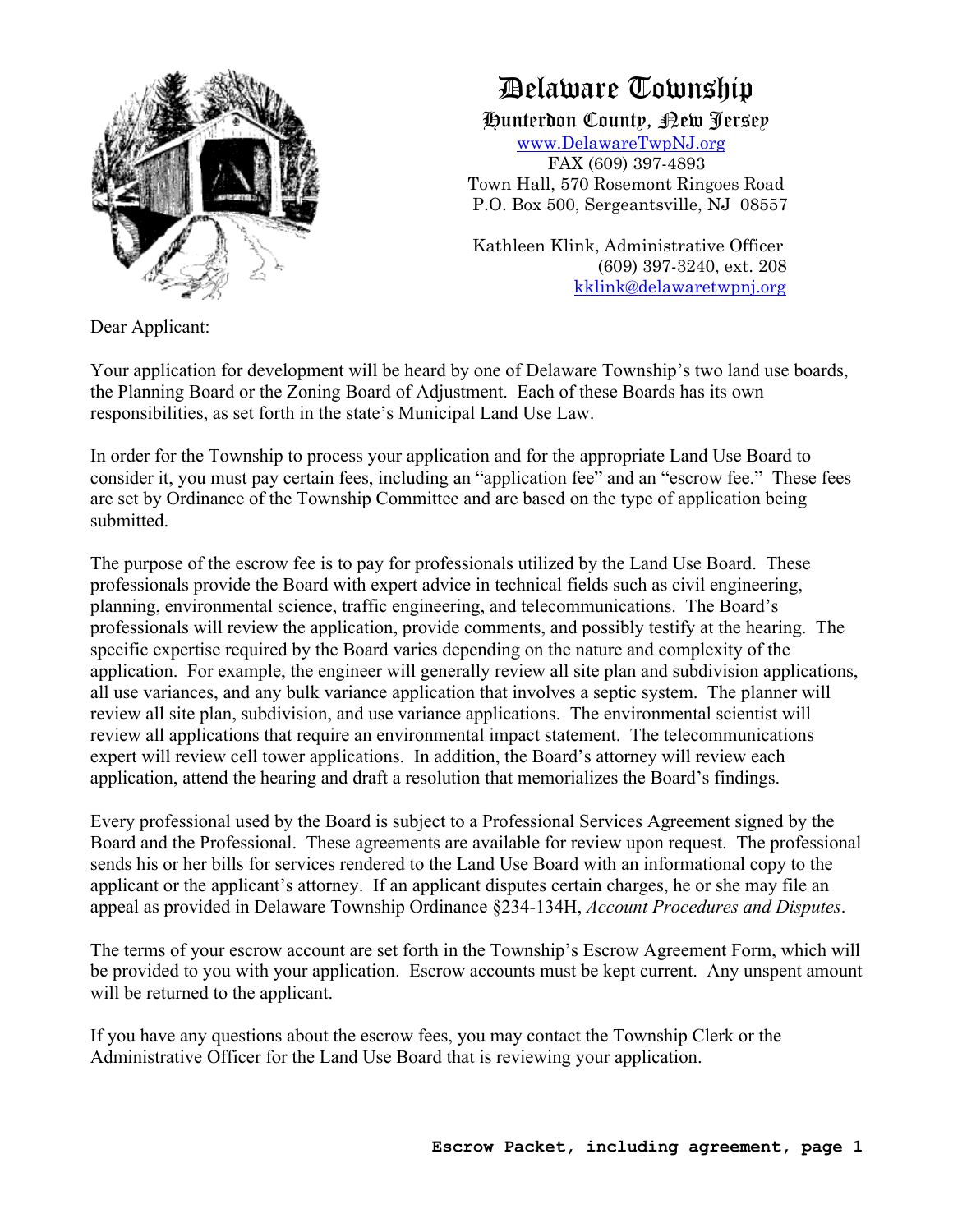## DELAWARE TOWNSHIP SITE PLAN AND SITE PLAN REVIEW ESCROW FEES

As per Article §230-134: Applications for Development

§230-139G Site plan application \$300.00, plus \$0.03 per square foot (Application fees are not refundable.)

Separate check for application fees, made payable to Delaware Township

§230-134E Site Plan Review Escrow Fees. Site plan review escrow fees shall be based on the estimated costs of improvements, including but not limited to construction and installation costs of grading, pavement, surveyors' monuments, drainage structures, storm sewers, sanitary sewers, water mains, fire protection features, streets, gutters, sidewalks, culverts, street lighting, shade trees and landscaping, parking areas, street signs, sedimentation and erosion control devices, public improvements of open space and any other on-tract improvements.

A. The following site plan review escrow fees are hereby required and shall be in addition to subdivision and variance review escrow fees, where applicable. In addition to the fees listed below, there shall be a \$25.00 non-refundable charge to cover the cost of bookkeeping, which charge shall be added to the initial escrow account deposit.

| Estimated Cost of Improvement (s) | Escrow Fee                              |  |  |  |  |  |
|-----------------------------------|-----------------------------------------|--|--|--|--|--|
| $1)$ \$0-\$3,000                  | 20% of total cost                       |  |  |  |  |  |
| $2)$ \$3,000-\$5,000              | \$600 plus 4% of the amount over \$3001 |  |  |  |  |  |
| 3) \$5001-\$25,000                | \$680 plus 3% of the amount over \$5001 |  |  |  |  |  |
| 4) $$25,001 - $50,000$            | \$1,500                                 |  |  |  |  |  |
| 5) $$50,001 - $99,999$            | \$1,700                                 |  |  |  |  |  |
| $6)$ \$100,000-\$249,999          | \$1,900                                 |  |  |  |  |  |
| 7) \$250,000-\$499,999            | \$2,100                                 |  |  |  |  |  |
| 8) \$500,000-\$749,999            | \$3,300                                 |  |  |  |  |  |
| $9)$ $$750,000-$999,999$          | \$4,000                                 |  |  |  |  |  |
| 10) \$1,000,000 and over          | \$5,000                                 |  |  |  |  |  |

**B.** In the event that preliminary approval of a site plan has been granted, and the applicant subsequently applies for final site plan approval, an **additional escrow deposit of four hundred dollars (\$400.00) shall be payable to the Township of Delaware.**

Separate check for escrow fees, made payable to Delaware Township.

(See Article §230-134 of the Zoning Ordinance.)

NOTE: If your application involves a site plan on a County Road, a site plan must be submitted to the Hunterdon County Planning Board, subject to their requirements and fees. Said submission requires proof.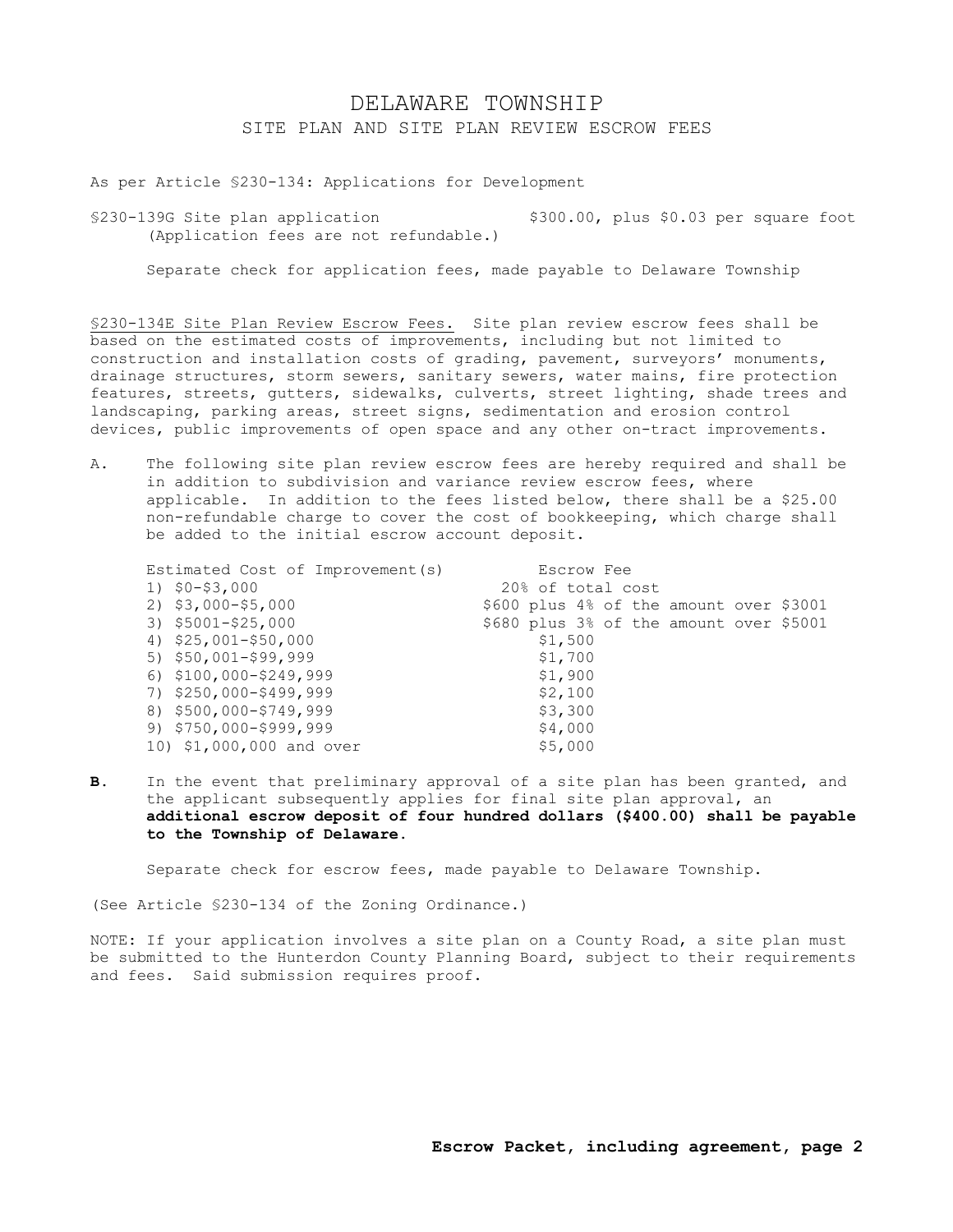#### **ESCROW AGREEMENT**

| This Agreement is made, dated this day of                                        |                                                                                                         |
|----------------------------------------------------------------------------------|---------------------------------------------------------------------------------------------------------|
| between                                                                          | , hereinafter referred to as "Applicant", and                                                           |
|                                                                                  | the Planning Board/Board of Adjustment of the Township of Delaware, hereinafter referred to as "Board", |
|                                                                                  | and the Township Committee of the Township of Delaware, hereinafter referred to as "Township"; and      |
|                                                                                  | WHEREAS, Applicant is proceeding under the Land Use Ordinance of Delaware Township                      |
| adopted July 27, 1987, (and any amendments thereto), Article 14: Section 1.2 for |                                                                                                         |
|                                                                                  | , on property known as                                                                                  |

| Rloc | า1 | street<br>address |  |  |  |
|------|----|-------------------|--|--|--|

WHEREAS, the Board desires to establish an escrow whereby work required to be performed by professionals employed by the Board will be reimbursed by the Applicant as required under the provisions of the Ordinance cited above, and pursuant to the NJ MLUL ( Municipal Land Use Law); and

WHEREAS, both parties feel that it is appropriate to reduce this understanding to written form.

WITNESSETH: It is mutually agreed between the parties that:

#### Section 1 PURPOSES

The Board authorizes its professional staff including but not limited to engineers, planners, attorneys, and such other professional experts as may be required to review, inspect, study and report on all plans, documents, statements, improvements, and provisions made by the Applicant in conforming to the requirements of the Ordinance cited and referred to above. The Board directs its professional staff to make all oral and/or written reports to the Board of its conclusions and findings derived from the review, study, investigation and like or similar duties performed as elsewhere authorized. The applicant agrees to pay all reasonable professional fees incurred by the Board for the performance of the duties outlined above. Section 2 ESCROW ESTABLISEED

Applicant, Board and Township, in accordance with the provisions of this agreement hereby create an escrow to be established in a separate account with the Financial Officer of the Township of Delaware. Section 3 ESCROW FUNDED

Applicant by execution of this agreement shall pay to the Township to be deposited in the depository referred to in Section 2, such sums as are required by Ordinance. Execution of this agreement by the Township acknowledges receipt of the sums referred to under this paragraph. Section 4 INCREASE IN ESCROW FUND

If during the existence of this escrow agreement, the funds held by the escrow holder shall be insufficient to cover any voucher or bill submitted by the professional staff and reviewed and approved by the Board, Applicant shall within fourteen (14) days from the date of receipt of written notice deposit additional sums with the escrow holder to cover the amount of the deficit referred to above. The written notice referred to in this paragraph shall be sent by the Board to the Applicant at the address noted above, unless another address is provided. Unless otherwise shown, receipt shall be presumed to have occurred three (3) days after mailing. The notice required under this paragraph shall be given by the Board. Section 5 TIME OF PAYMENT

The professionals referred to in this agreement, upon the conclusion of their services or periodically during the performance of their services, shall submit vouchers conforming to the requirements established by the Township for vouchers of the type and kind referred to under this paragraph. Said vouchers shall include the amounts of all fees and costs incurred as a result of the services set forth under Section 1. of this agreement.